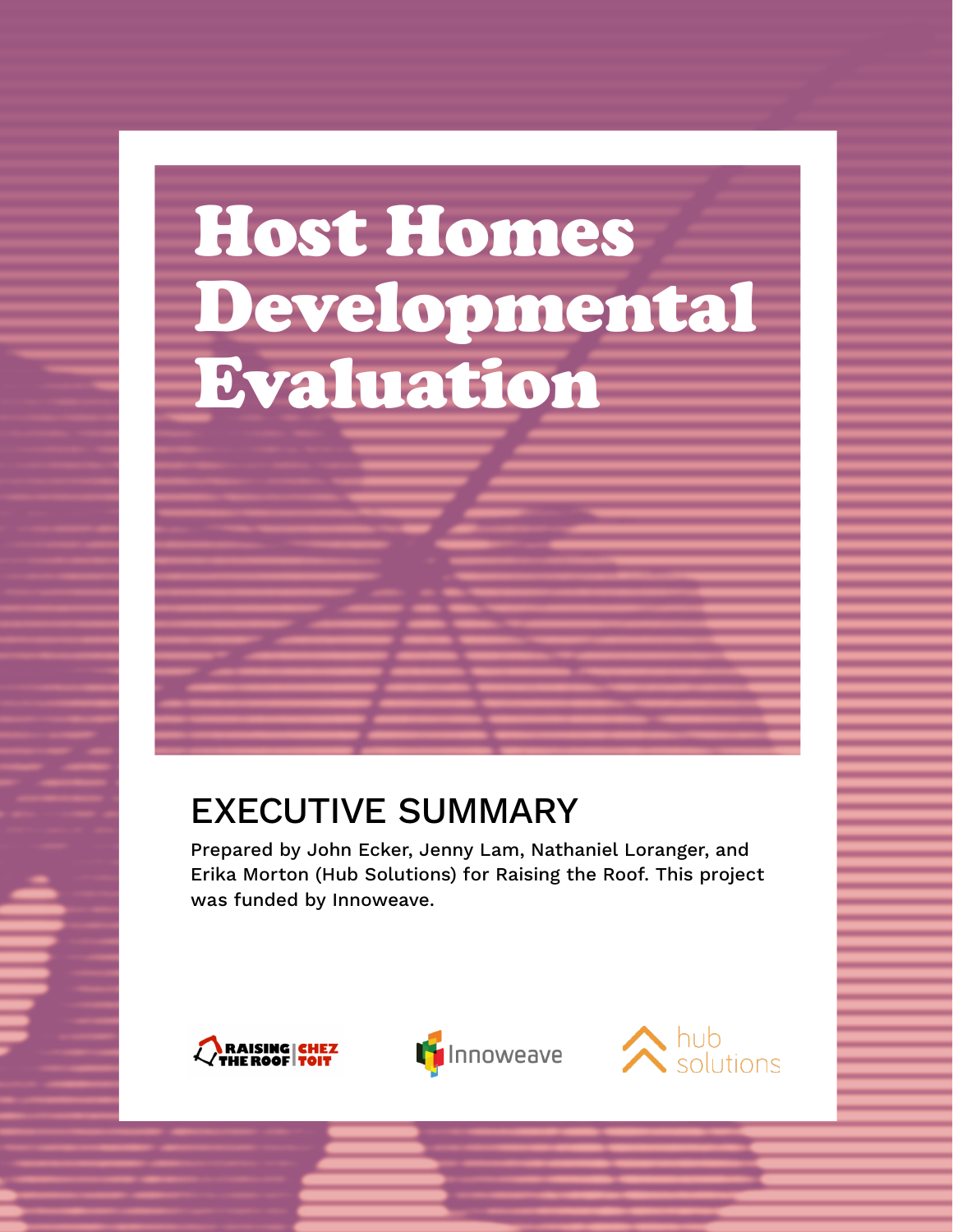

## **Introduction**

The Canadian Observatory on Homelessness (COH) partnered with Raising the Roof (RtR) to conduct a developmental evaluation of strategies to scale up the Host Homes model in Canada. The project received funding from Innoweave.

#### **The evaluation questions were co-created by the COH and**

**RTR.** The original questions to be answered were:

1. How can the Host Homes model be adapted to meet the needs of diverse Canadian contexts (i.e., urban vs. rural, different geographic regions, various political climates)?

2. How can partnerships and crossministerial relationships be utilized to create high leverage policy opportunities for scaling the Host Homes model across Canada?

3. How can RtR most meaningfully support agencies in developing and implementing Host Homes programs across Canada?

#### **Through further consultation, additional questions were added.** These were:

4. How do Host Homes programs fit within the Housing First for Youth (HF4Y) framework?

5. How do Host Homes programs fit within the broader system response to youth homelessness?

6. What are the training and technical assistance needs required to scale up the Host Homes program across Canada?

The evaluation questions are answered in a series of three reports. The current executive summary provides key findings from each report.

Layout/design by Sarah Anne Charlebois, Canadian Observatory on Homelessness (Hub Solutions).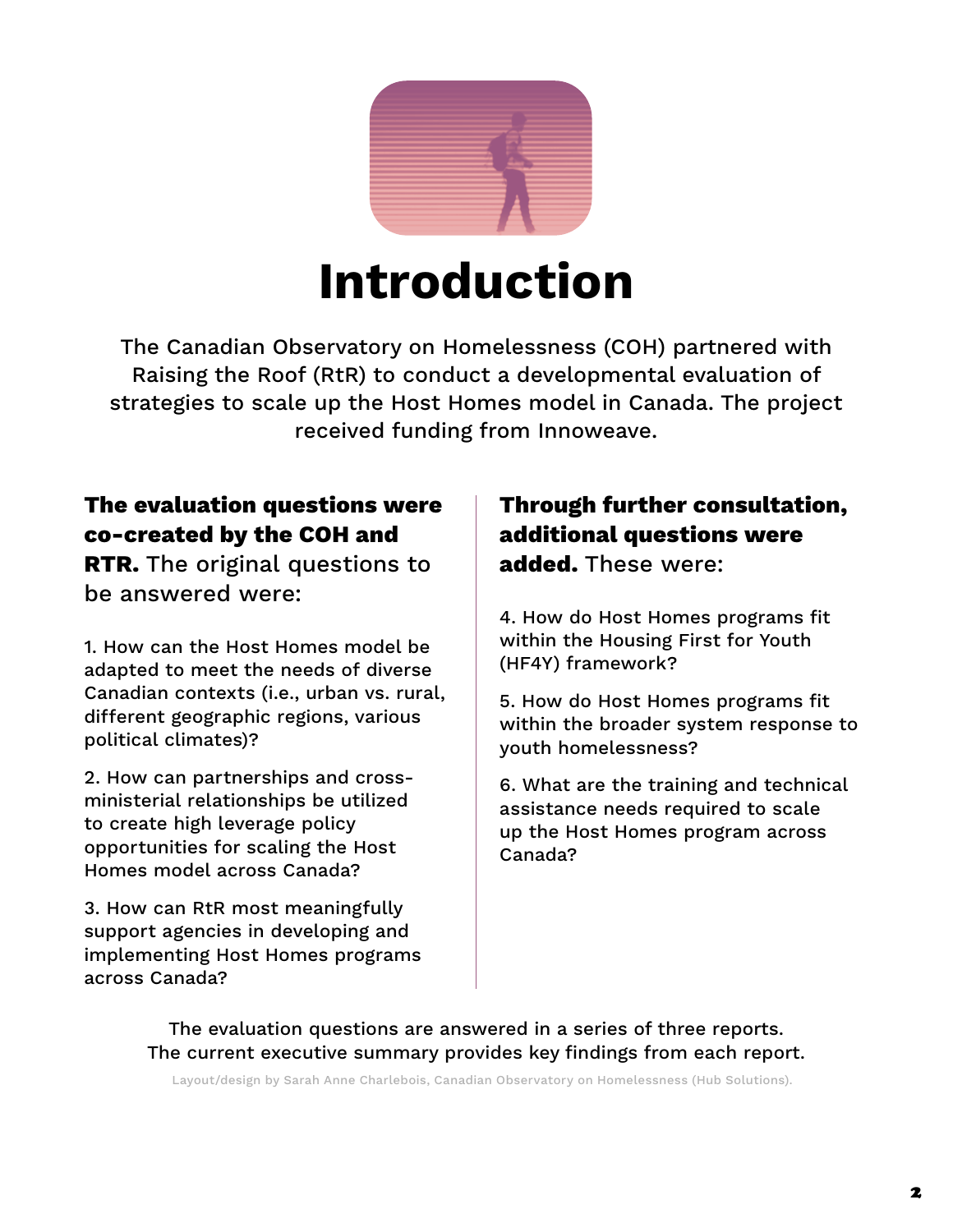## **Methodology**

#### To answer the evaluation questions, we have proposed a multi-phased methodology.

#### **PHASE 1.** Document Review and Consultations

Question 1. How can the Host Homes model be adapted to meet the needs of diverse Canadian contexts (i.e., urban vs. rural, different geographic regions, various political climates)?

- › Literature review
- › Consultations with Host Homes working group
- › Survey of communities across Canada to determine interest in offering Host Homes programs in their community  $(n = 7)$

#### **PHASE 2.** Partnership Mapping and RtR Support

Question 2. How can partnerships and cross-ministerial relationships be utilized to create high leverage policy opportunities for scaling the Host Homes model across Canada?

**Question 3. How can RtR most** meaningfully support agencies in developing and implementing Host Homes programs across Canada?

- › Interviews with Host Homes working group members  $(n = 10)$
- › Consultations with Host Homes working group
- › Review of HF4Y framework

#### **PHASE 3.** Fit with HF4Y, System Mapping, and Training and Technical Assistance Needs for Host Homes Program Scaling

**Question 4.** How do Host Homes programs fit within the Housing First for Youth (HF4Y) framework?

**Question 5. How do Host Homes** programs fit within the broader system response to youth homelessness?

**Question 6.** What are the training and technical assistance needs required to scale up the Host Homes program across Canada?

- › Consultations with Host Homes working group
- › Review of HF4Y framework

› Consultations with training directors from Canada and the United States  $(n = 8)$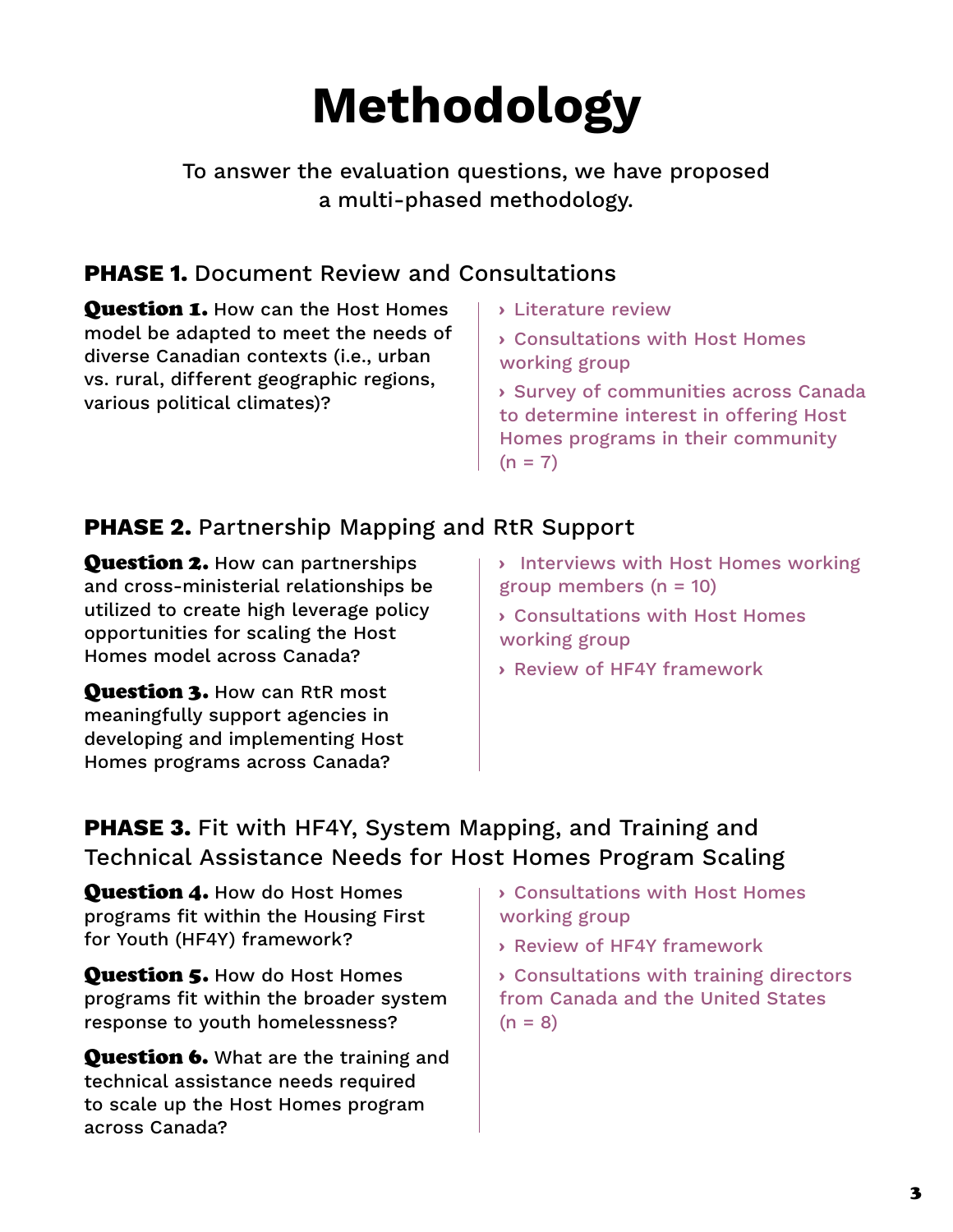## **Results**

This section provides the key results from each phase of the evaluation.



**1. How can the Host Homes model be adapted to meet the needs of diverse Canadian contexts (i.e., urban vs. rural, different geographic regions, various political climates)?**

#### **PHASE 1:** Literature Review

**Host Homes Definition.** The Host Homes model, a type of housing-led support, is a type of early intervention that is often viewed as an alternative to emergency shelters. Host Homes programs provide young people with locally based supports, which is important since emergency shelters for youth do not exist in every community, especially those that are smaller or located in rural areas.

Two types of accommodation are common within Host Homes programs. Young people can be offered a safe space where they can either stay with an adult that they may not have previously known or a trusted family member or friend (Naidich, 1988).

Host Homes programs must be careful in their promotion, as they may be conflated with foster care programs. For example, in proposing housing options for young people in the Community Plan to End Homelessness in Austin, Texas, young people with lived experience were not comfortable with Host Homes programs being considered (Schoenfeld, Bennett, Manganella, & Kemp, 2019). The young people felt that the Host Homes model resembled the foster care system and "placed" young people into homes without much respect for the choice of the young person. Instead, young people preferred a diversion program, which offered short-term rental assistance, mediation services, utility assistance, and other supportive services (Schoenfeld et al., 2019). Further, young people with experiences of trauma may liken Host Homes programs to foster care and are resistant to being placed in an intimate, home environment (Bonlender, 2017).

**Key Program Elements.** A Host Homes program should have a large number of host providers so that young people are given several housing options. This could mean that for every young person admitted to the prog ram, they should be given at least three host providers options (Naidich, 1988). This means that a Host Homes program should spend a considerable amount of time recruiting host providers.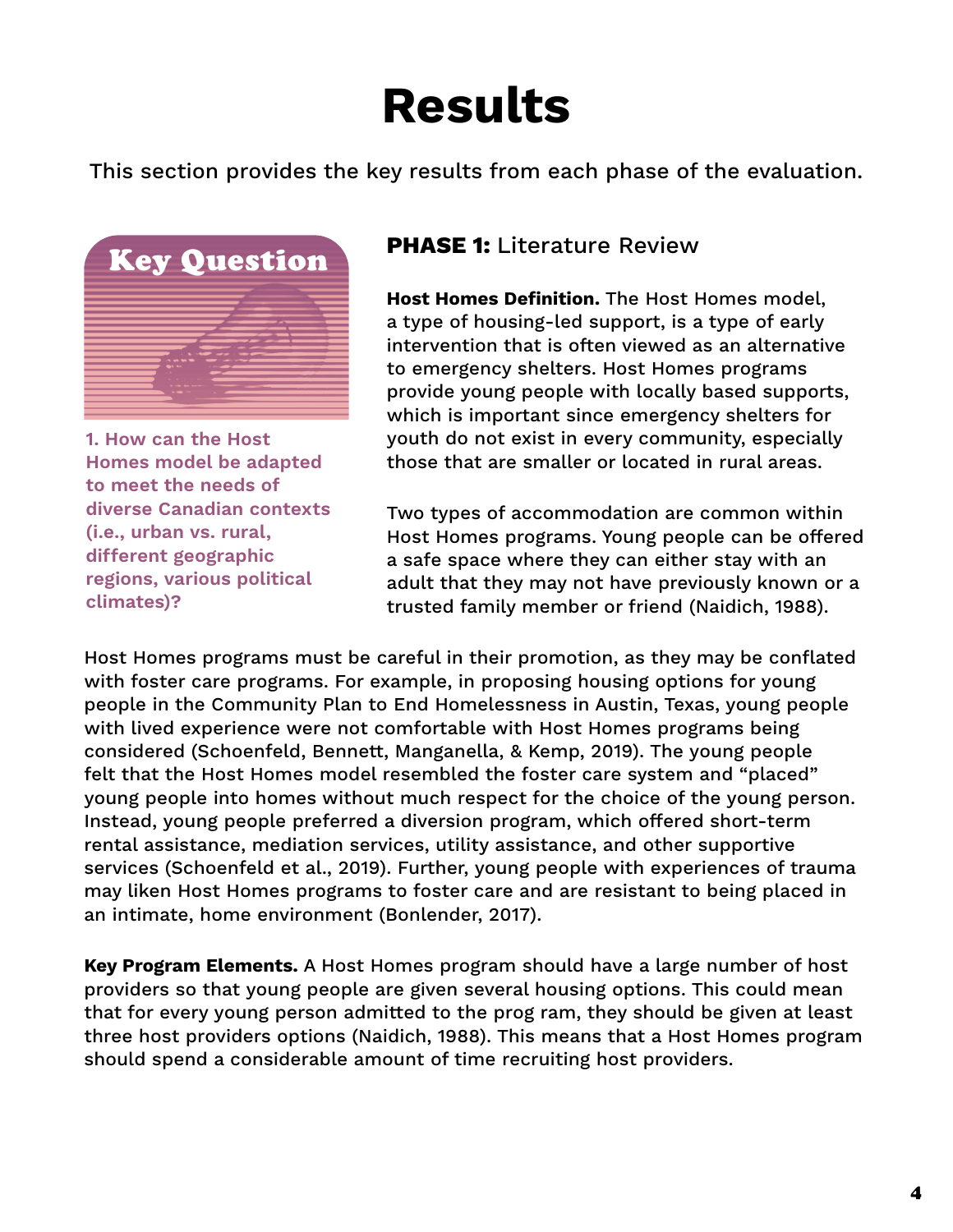Host Homes programs need to sufficiently assess host providers and young people to assist with the matching process. The needs of young people must be prioritized.

Host Homes programs should provide young people and host providers with structured supports. Young people should be asked what their goals are in the program, and staff and host providers should support young people with these goals. Host Homes programs will need to consider providing targeted supports that meet the needs of younger and older youth, as their needs may differ. Therefore, Host Homes programs will need to consider smaller caseload sizes, as they are supporting both young people and the host provider.

Host Homes programs need to recognize the diversity of young people and recruit Host Homes providers that reflect the identities of young people. Host Homes programs must offer anti-oppression/anti-racist training to host providers.



**PHASE 1: National Survey** 

The number of survey participants was low  $(n = 7)$ , so it is challenging to make distinct conclusions. The survey results indicate that most of the participants were aware of the Host Homes model, but few participants were aware of whether there was a Host Homes program operating in their community.

The results also show that some communities were very interested in implementing a Host Homes program, while others were not interested. Again, although this a very small sample size, it does indicate the need for a broader outreach strategy on educating homeless serving systems on the Host Homes model.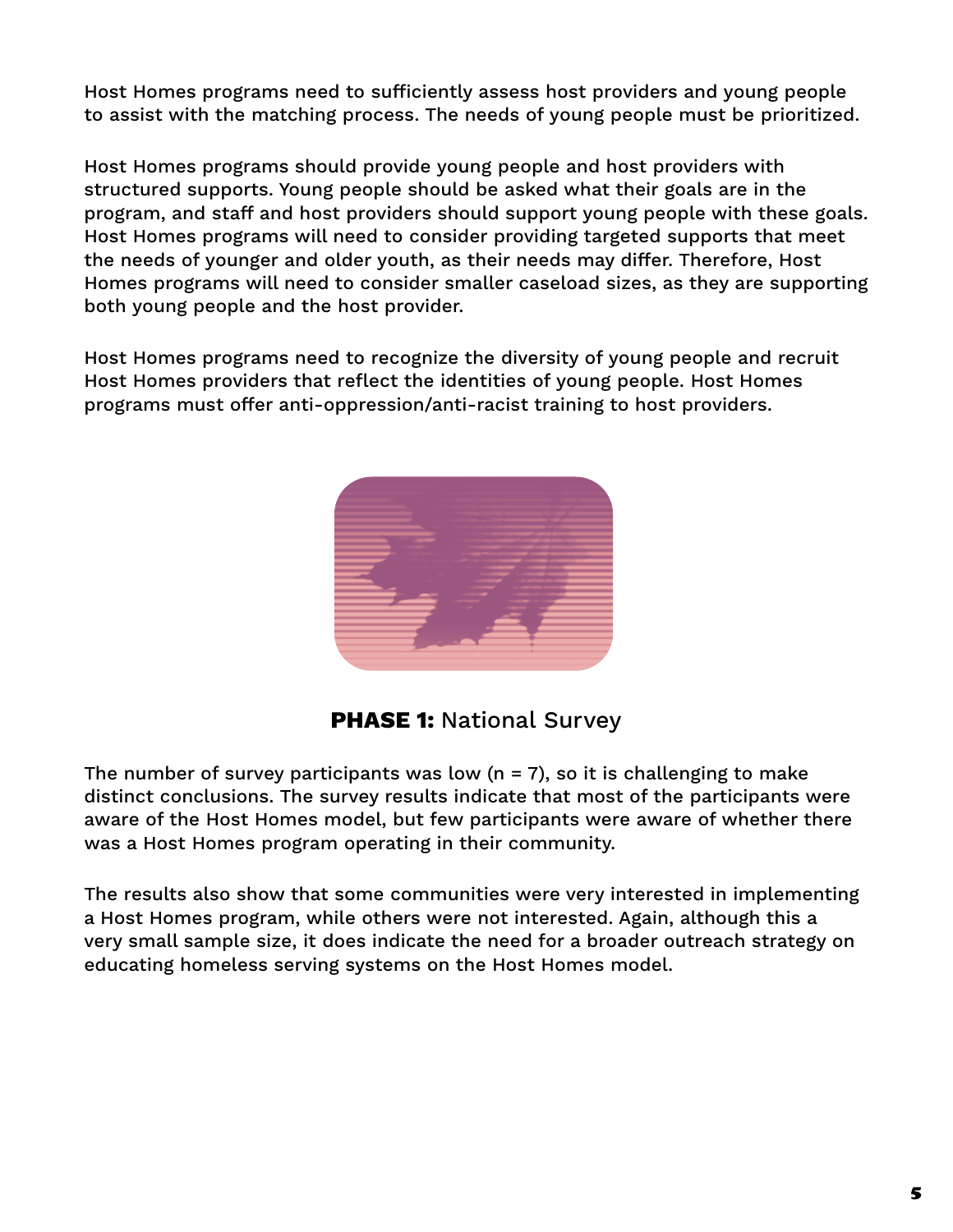#### **PHASE 2: Interviews and Consultations with** Host Homes Working Group Members



**2. How can partnerships and cross-ministerial relationships be utilized to create high leverage policy opportunities for scaling the Host Homes model across Canada?**

**Partnerships and collaboration are necessary in all contexts.** Participants all touched on the need for collaboration and partnerships. Partnerships and collaboration are especially necessary within smaller communities where there are much fewer services available for young people experiencing or at risk of homelessness. To secure a true wrap around approach for young people, a range of key system partnerships are required, including education (school boards, schools), mental health, social assistance (e.g., Ontario Works), justice, and child welfare.

**Developing a flexible definition of the Host Homes model is required.** There was still some confusion about what a Host Homes program is. This includes the target group of the model, the length of support, the type of support, and the role of a young person's family in the program. It is also important to differentiate between foster care and Host Homes programs.



**3. How can RtR most meaningfully support agencies in developing and implementing Host Homes programs across Canada?**

#### **Supporting the diversity of young people and ensuring host providers reflect this diversity.**

Host Homes programs must support the diversity of young people, particularly Black, Indigenous, People of Colour, and 2SLGBTQ+ young people. This includes providing supports that meet the needs of young people, including their cultural needs, and referring to community-based supports that are specific to their identities. Host Homes programs should also aim to recruit host providers that reflect the identities of the young people in the program. This may mean that targeted outreach needs to occur, as well as ensuring that the program application process does not have barriers which may prevent diverse host providers from applying.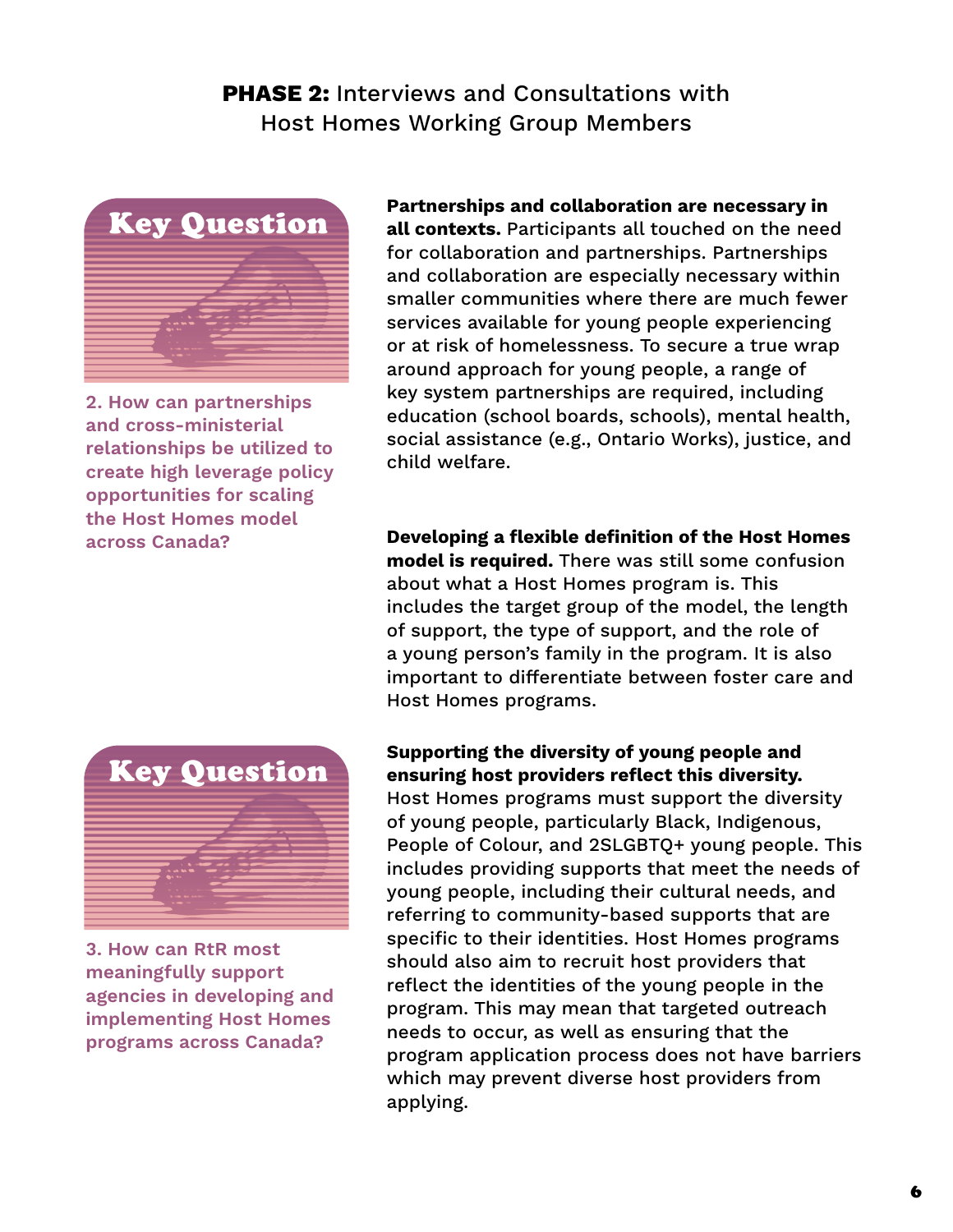**Colonialism needs to be addressed in the Host Homes model.** Host Homes programs need to understand how the model may perpetuate colonial practices. For example, the Host Homes model, much like the foster care system, has parallels to the Sixties Scoop, where Indigenous young people were removed from their families and placed into foster homes or adopted. It will be important for Host Homes programs to collaborate with local Indigenous organizations to ensure that Indigenous young people who may be eligible for a Host Homes program are supported in culturally appropriate ways. It will also be important for Host Homes programs to recruit Indigenous host providers, should it be appropriate.

**Host Homes programs need to be youth-centered in design.** An important aspect of the Host Homes model is to be youth centered. This means that young people ultimately determine if they would like to be matched with a host provider, the goals that they would like to work toward, and their exit from the program. By being youth centered, Host Homes programs will align with a Housing First for Youth philosophy.

**Consider accreditation and developing fidelity standards.** Along with developing a clear and flexible definition of the Host Homes model, accompanying accreditation and/or fidelity standards may also require development. By developing standards for accreditation and/or by developing fidelity standards, existing Host Homes programs can examine how they fit or do not fit within these standards and provide guidance for new Host Homes programs.

#### **PHASE 3: Interviews with Training and Technical Assistance Experts**



**4. How do Host Homes programs fit within the Housing First for Youth (HF4Y) framework?**

**Fit with HF4Y.** The Host Homes model can be part of the array of housing options presented to young people in a HF4Y program and can offer services that align with HF4Y case management. That being said, Host Homes programs do not fully align with the HF4Y principles as they often provide timelimited housing and support. Providing choice in the selection of a Host Homes and in the supports that are received is imperative if Host Homes programs want to align their services with the HF4Y model. As more communities align their systems within a Housing First philosophy, it will be important for Host Homes programs to demonstrate how they align with and how they are separate from HF4Y programs.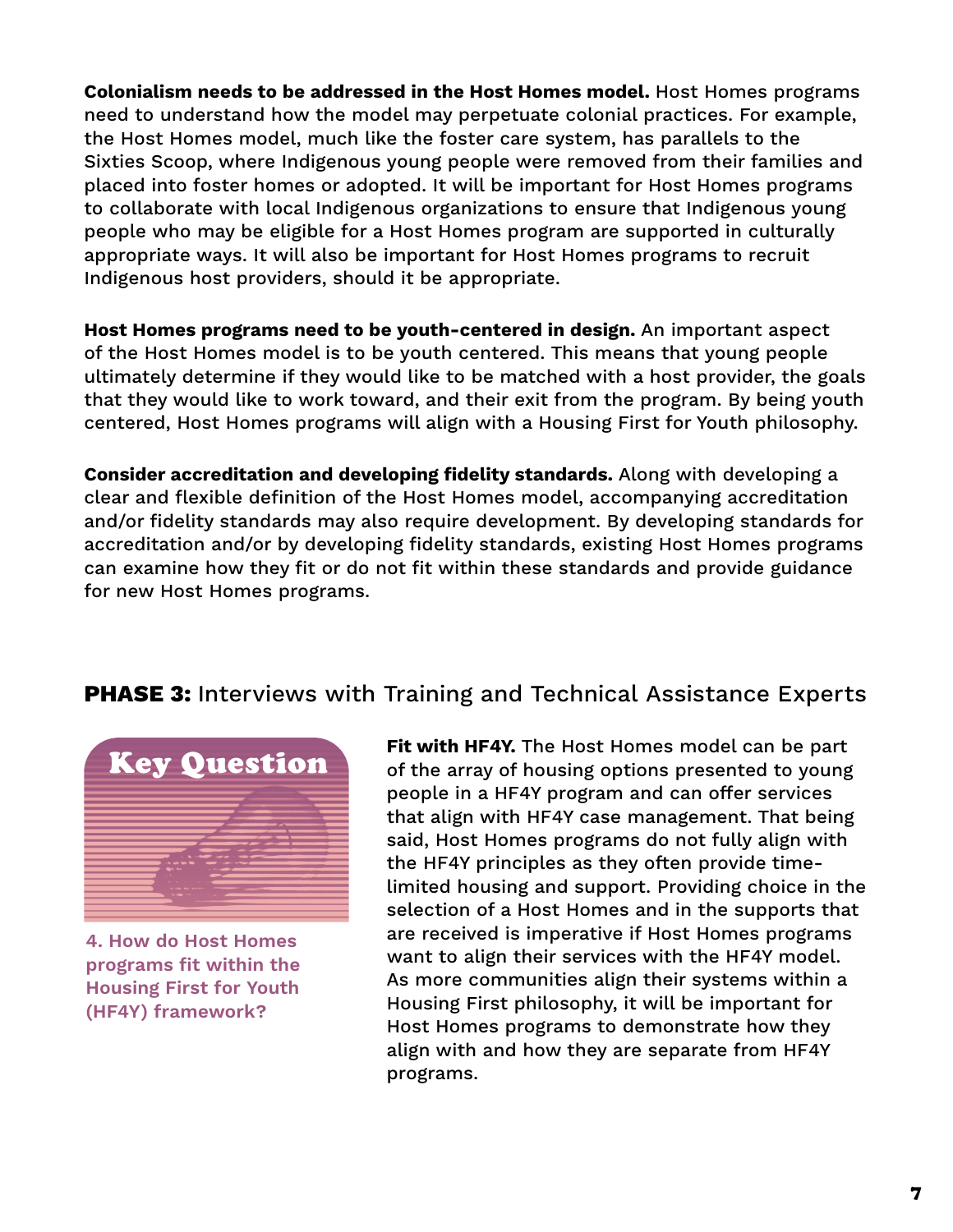

**5. How do Host Homes programs fit within the broader system response to youth homelessness?**

Host Homes programs should be part of a coordinated access system. Including Host Homes programs within a community's coordinated access system is important for the full implementation of Host Homes programs within a homelessness system.

**Situating Host Homes programs within local system responses to youth homelessness.** It will be important to situate how Host Homes programs can fit within the broader youth homelessness system. Host Homes programs should demonstrate the impact they can have on their community's coordinated access system as an early intervention program. There are two different places Host Homes programs can fit: 1) During triage as an alternative to emergency shelters; and 2) During prioritization as a housing option for young people who are defined as having low support needs. As always, young people should be given the choice of entering a Host Homes program as it may not fit their needs. Host Homes programs should also strengthen their partnerships within their communities, both within the homelessness system and outside the homelessness system.



**6. What are the training and technical assistance needs required to scale up the Host Homes program across Canada?**

**Training and Technical Assistance.** Although current variability in model definition does not seem to allow for scaling of programming and TTA, the interviews provide a guide for the next steps necessary to move towards readiness.

#### **READINESS TO NATIONALLY SCALE HOST HOMES TTA WOULD ENTAIL WORK TOWARDS:**

› **Definition of Host Homes program model.** Identification and consistency of the core elements, principles, and polices comprising a Host Homes program.

› **Preparation for Host Homes scaling.** Organizing for Host Homes interventions to have the qualities of portability, adaptability, flexibility, and fidelity; each Host Homes program to be grounded in community.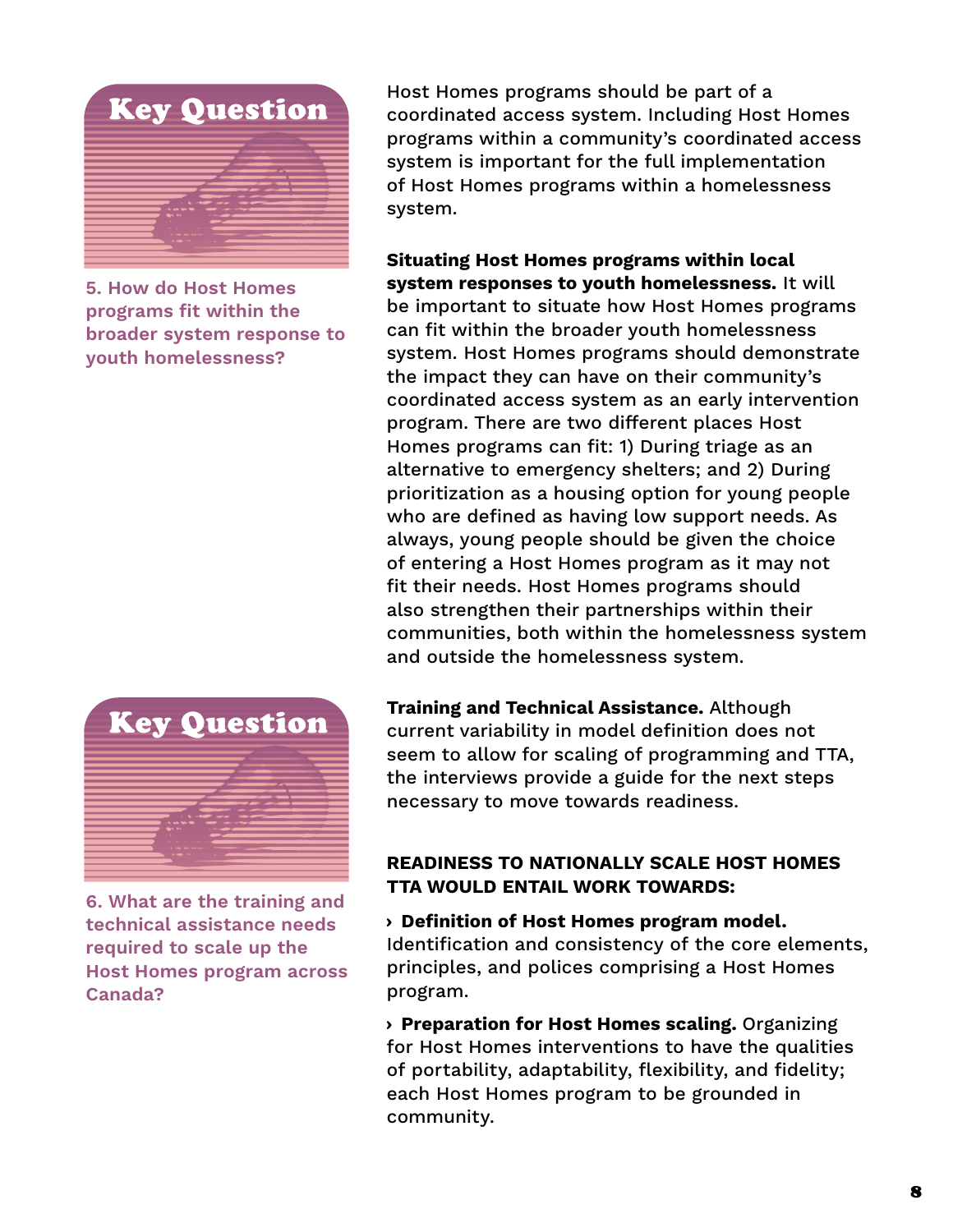› **Addressing funding barriers.** Building relationships and mobilizing knowledge towards shifts in funding models that favor multi-year funding cycles, innovative program design, and flexible funding streams.

› **Design of a layered, systems approach to training.** In the same way that the Host Homes model must be adaptive to community context, TTA must be adaptive to organizational context; training should be delivered as layered content, holistically reaching across all levels of and around an organization.

› **Capacity for ongoing technical assistance**. TTA is to be delivered in an ongoing relationship with Host Homes operators, ensuring that organization, staff, or Host Homes providers do not feel abandoned after the initial implementation.

› **Thoughtful Host Homes provider training**. The same consideration taken for organizational training should be devoted to training and supporting the Host Homes providers.



### **Recommendations**

Based upon the results of the evaluation, a series of recommendations were developed that focused on the potential scaling of the Host Homes model across Canada. As it stands, these recommendations should be addressed prior to the scaling of the intervention and the development of a national training framework.

#### **MODEL DEFINITION**

**1. Continue to refine the definition of the Host Homes model with youth homelessness sector leaders and young people.** A consistent theme throughout the evaluation was the need to clearly define the Host Homes model. In its most basic form, a Host Homes offers young people a safe space where they can either stay with an adult that they may not have previously known or a trusted family member or friend (Naidich, 1988). This distinction between staying with an unknown host provider compared to a trusted family member or friend is important and warrants further investigation. Similarly, the Nightstop model and the Host Homes model have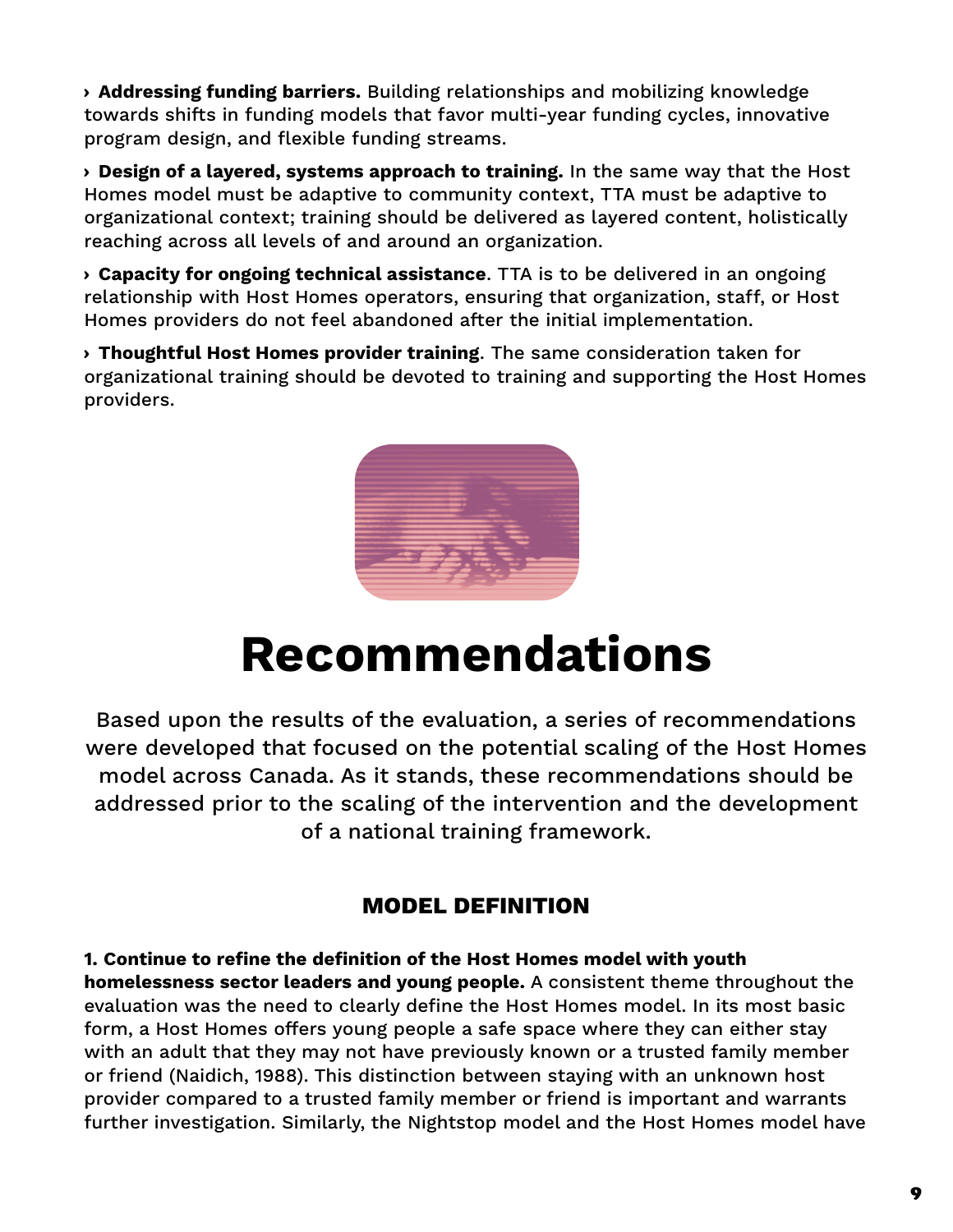several overlapping features that should be further examined. When definitions are agreed upon, the creation of fidelity standards can then occur. All these discussions should include the voices of young people who have participated in Host Homes programs.

**2. Consultations must occur with Indigenous communities to examine if the Host Homes model is culturally safe for Indigenous young people.** Although briefly touched upon during one of the interviews, further examination is required on the role of Host Homes programs in relation to Canada's history of colonisation. This includes the legacy of the residential school system and the Sixties Scoop. Host Homes programs may inflict harm and trauma among young Indigenous participants if these young people are placed in non-Indigenous housing. Therefore, consultations with Indigenous organizations are required to determine if this kind of model is fit for Indigenous youth in the community. It is also important for Host Homes programs to recognize that Indigenous homelessness extends beyond a lack of physical housing and encompasses 12 different dimensions (Thistle, 2017): 1) Historical displacement; 2) Contemporary geographic separation; 3) Spiritual disconnection; 4) Mental disruption and imbalance; 5) Cultural disintegration and loss; 6) Overcrowding; 7) Relocation and mobility; 8) Going home; 9) Nowhere to go; 10) Escaping or evading harm; 11) Emergency crisis; and 12) Climatic refugee. The Host Homes model must address the multi-faceted impact of homelessness on Indigenous communities.

**3. There is a need to differentiate the Host Homes model from foster care**. The Host Homes model is similar to the foster care system, but there are key elements that differentiate the two. First, the goal of the Host Homes model is for young people to safely return to living with their family or finding independent housing. The Host Homes worker supports the young person with these housing goals, as well as other goals identified by the young person. Host Homes programs promote independence, rather than dependence. It will be important for any messaging about the Host Homes model to clearly articulate the difference between the model and foster care.

#### **SERVICE PROVISION AND TRAINING**

**4. The Host Homes model should operate from a HF4Y service philosophy, with youth choice being paramount.** A key element of the Host Homes model is working with young people to identify goals they would like to achieve while they are in the program. This means that Host Homes programs need to operate from a youthcentered approach that aligns with the HF4Y model. This includes applying a Positive Youth Development and strengths-based orientation. Therefore, the service provision within the Host Homes model should be further defined to incorporate HF4Y service principles.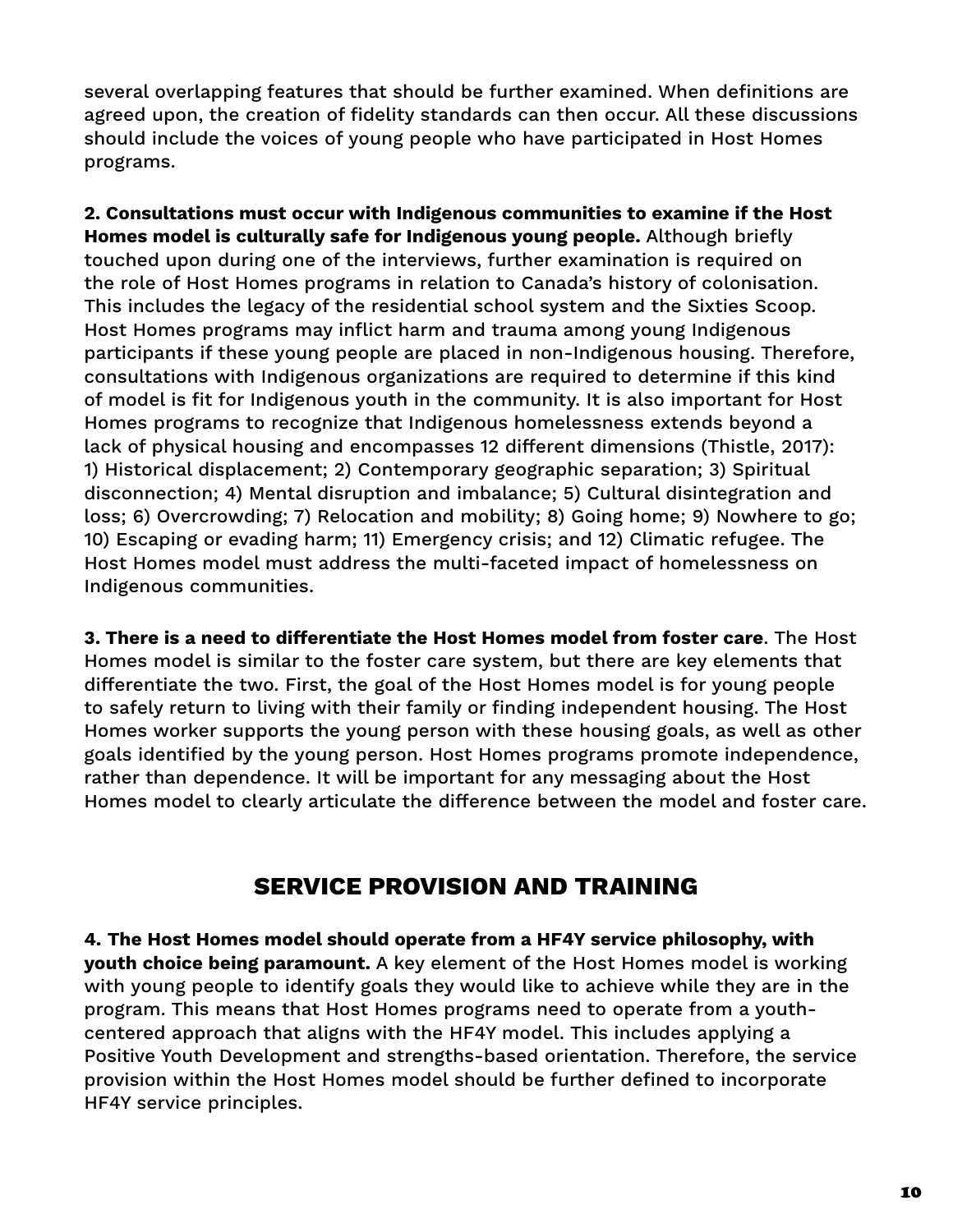**5. Host Homes programs need to both recognize the diversity of young people who could benefit from the program, and to develop a diversity of Host Homes providers.** A potential strength of the Host Homes program is the ability to recruit host providers that reflect the diversity of the young people accessing the program. This includes recruiting host providers from BIPOC communities, 2SLGBTQ+ communities, and geographically diverse communities (e.g., rural, suburban, urban). By having a diverse number of host providers, young people will be able to select homes that reflect their cultures and values. This may support a young person to feel comfortable in the Host Homes space.

**6. Host Homes programs need to ensure that their recruitment of host providers is equitable and has few barriers**. To have a diversity of host providers, Host Homes programs should be mindful when designing and implementing the screening process to ensure that barriers are not created. To ensure that barriers do not exist, Host Homes programs should consult with community organizations to receive their feedback.

**7. Host Homes programs need to consider a young person's support network, including families and natural supports, when considering a Host Homes placement.** Host Homes placements typically involve host providers who are not known to the young person. Although this model is important, Host Homes programs should also be prepared to support young people who may have members of their social support network, including extended family and natural supports, that they can stay with. This will require flexibility in the operations of the program but will provide young people with greater choice in the type of housing options that are offered.

**8. The Host Homes model requires a staffing model that is unique and adaptive, and thus requires specific training.** The Host Homes model requires staff to work concurrently with young people and Host Homes providers. Although the work is primarily with young people, there may be instances where Host Homes staff are required to support both parties. The recruitment of Host Homes providers is also often a requirement of Host Homes staff. As a result, Host Homes staff need to be adaptive and flexible. Therefore, Host Homes staff should be trained in supporting young people and Host Homes providers, as well as strategies for recruitment of providers. Given the complexity of the role, multiple and sustained training opportunities will be beneficial.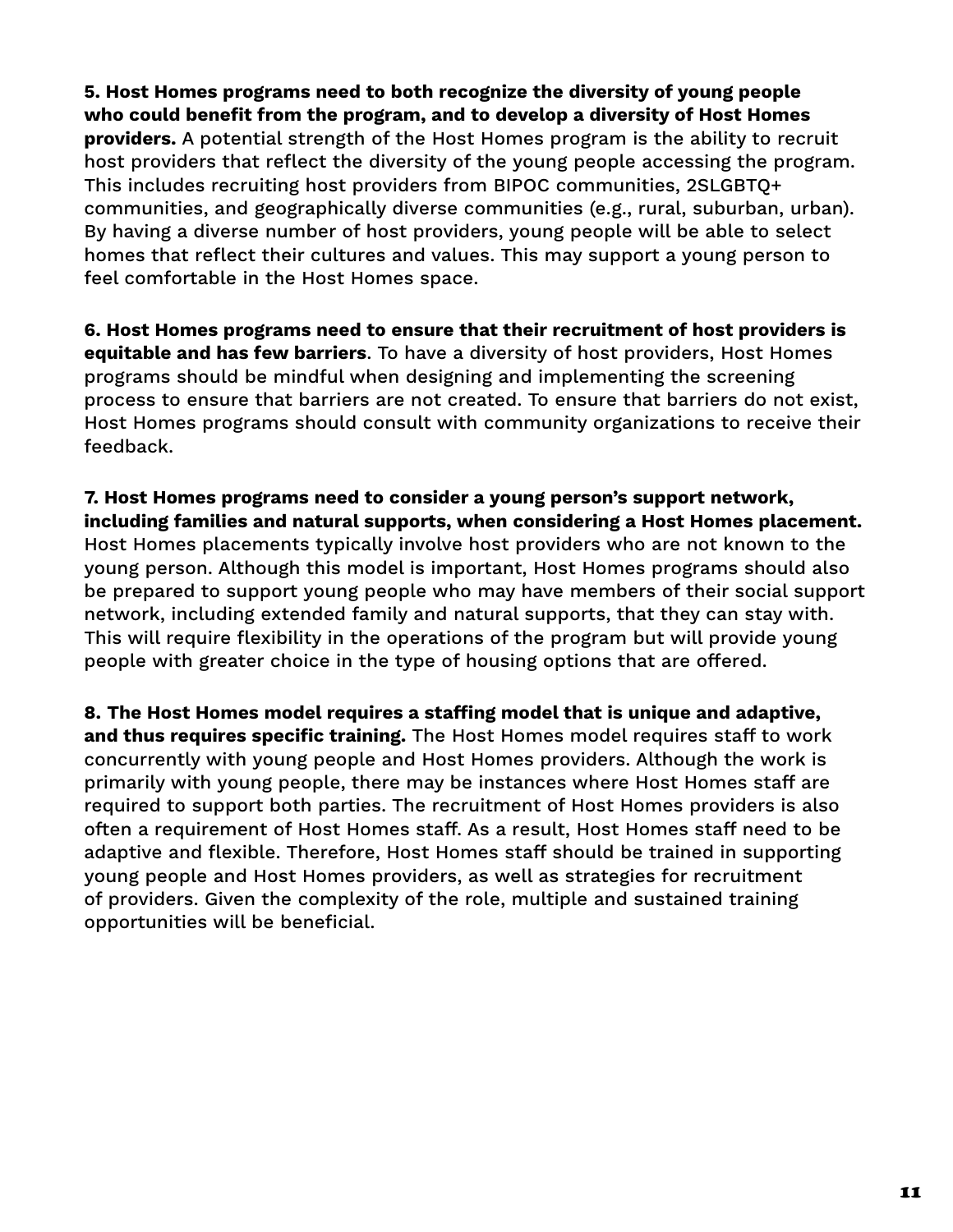

#### **YOUTH HOMELESSNESS SYSTEM**

**9. Host Homes programs require a significant number of partnerships to be successful.** Throughout the consultations and interviews, it was apparent that successful Host Homes programs have several different partnerships in the community. Partnerships were particularly important for referrals to the program and for service provision. Important referral sources were the education system, the justice system, and the child welfare system. Important partners for service provision included social assistance and the mental health sector. What appeared to be missing were community partnerships to support people to exit Host Homes programs. Therefore, partnerships with landlords may be important to develop. As the Host Homes model supports young people with their goals for independence, Host Homes programs should be ready to form a number of different partnerships in the community.

**10. Host Homes programs uniquely fit within an early intervention approach to coordinated access systems.** Host Homes programs can serve two purposes within a coordinated access system. They can support the triage process, where young people may be diverted from the shelter system, and they can support young people with low support needs who may be lower on a City's prioritization list. By using Host Homes programs in this dual fashion, early intervention strategies will be employed. Therefore, Host Homes programs should be involved within youth coordinated access systems.

**11. Raising the Roof should continue to address the stigma of youth homelessness, particularly given the importance of having a breadth of host providers**. Key informants continued to stress the importance of national organizations addressing the stigma of youth homelessness in the general public. Participants felt that despite the efforts of several national organizations, there remained a significant level of stigma. This is particularly important in the recruitment of host providers, as dispelling myths on youth homelessness may enable more community members to consider becoming a host provider.